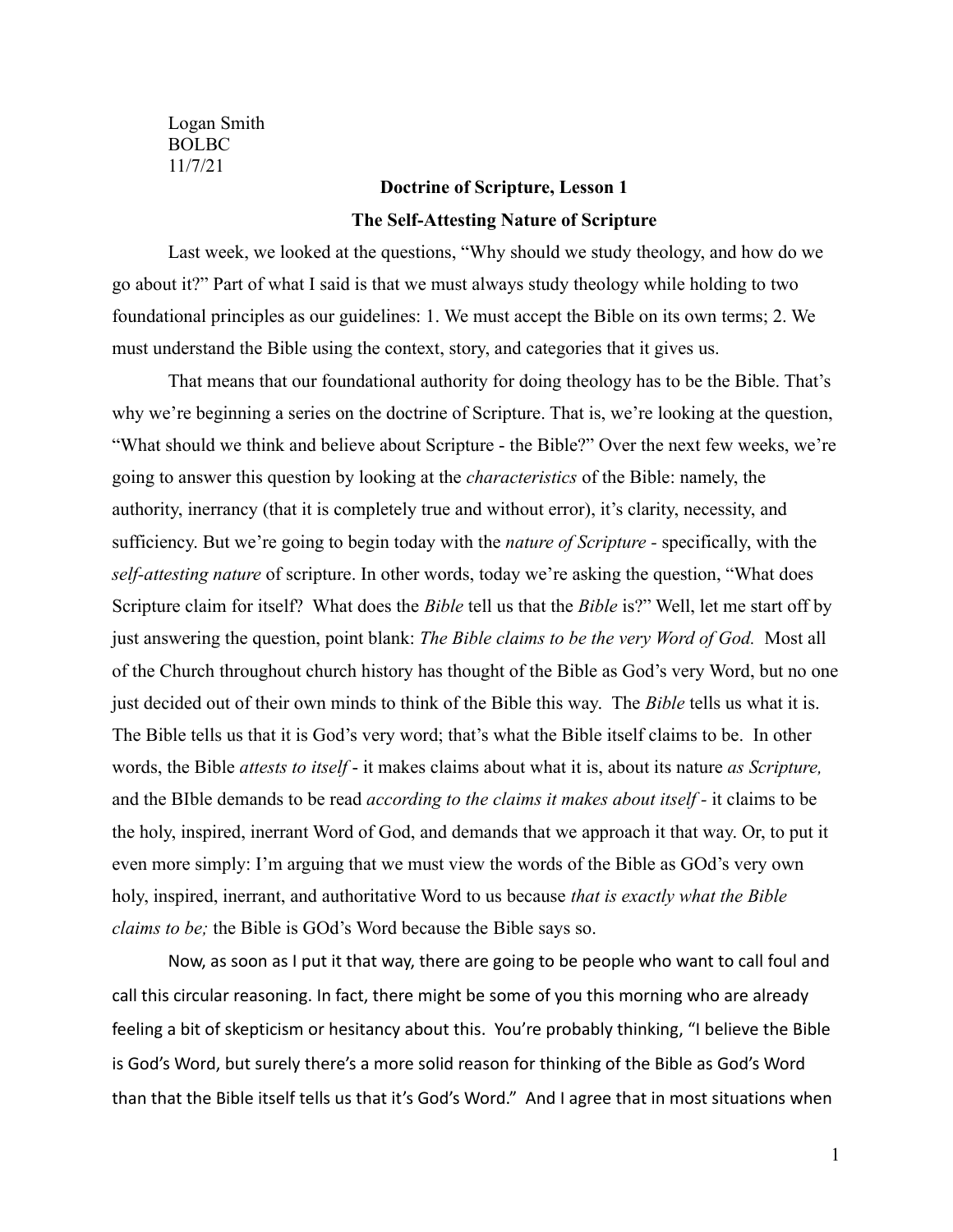we argue circularly like that, it's not a good idea. For example, when I taught English online to CHinese students, I once had a 5-year-old student claim that China is the best country in the world. Now, if I made the same claim today, and you then asked me, "Why do you say so? On what basis, on what grounds of authority, are you staking such a claim?" Well, if I answered, "China is the best country in the world because this 5-year-old Chinese student said so,"you would probably say, "That's not good enough. Anyone can make that claim; that doesn't prove anything." In fact, even if I then said, "The government of China itself claims to be the best country in the world," my guess is you still wouldn't buy it. Any country could make that claim; that doesn't prove anything. It's circular, subjective reasoning.

But the fact that the Bible attests to what it is, saying that it's God's very Word, is different from either of those examples. In fact, I want to argue this morning that not only is the Bible's claim to be God's Word *not* a weak foundation to build our doctrine of Scripture (and all other doctrines) upon; it is actually *the most necessary foundation upon which we must begin*. Therefore, I want to argue this morning that because the Bible is indeed God's very Word to us, our starting point in believing the Bible to be God's Word can be nothing other than that the Bible claims to be God's Word. But let me put that a little differently: the Bible claims to be GOd's Word, and when it does so, *it is appealing to God as the highest authority to prove it's own claims.* Let me explain why by considering a bit about God.

Actually I just want to look at one aspect of God's nature, namely, God's *aseity***.** Now, I know that word is probably not familiar for most of us, but don't let it intimidate you - the concept is actually pretty simple. The word *"aseity"* comes from the Latin phrase *a se*, which simply means *"from or by oneself."* And when we say that God is *a se* or speak of the *aseity* of God, we are simply saying that *God has "from or by himself" all that he needs.* In other words, this means God is completely self-sufficient - He has everything He needs contained within himself. He has within himself all he needs to exist, to do anything he wants to do, and carry out any desire he has. Now, this is clearly not true of us, or anything other than GOd. We are dependent upon *so much* outside of ourselves - we need air to breathe, food to eat, water to drink, warmth, shelter, other people, knowledge and power outside of ourselves, a world to live in, etc. We are finite, dependent creatures. But God is not - He is the transcendent Creator. God is self-existent, self-sufficient, self-contained, and independent. He does not need or depend on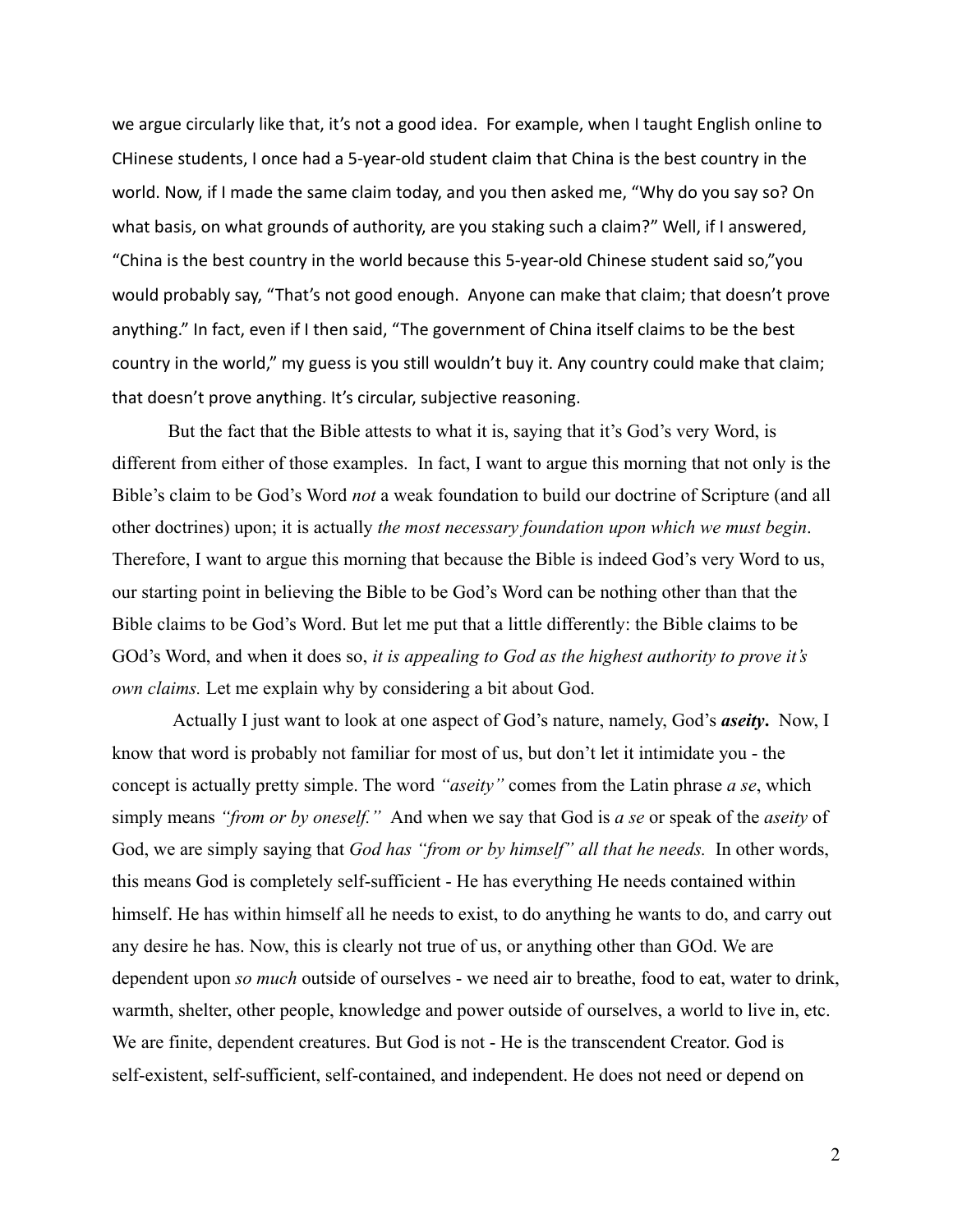anything outside of Himself. There is nothing greater than him, nothing he needs, and nothing outside of him on which he is dependent for anything. That's what I mean by *GOd's aseity.*

Now, when we open our Bibles, we're not going to find the Latin phrase *a se* or the word "aseity" there. But the Bible reveals to us all kinds of things about God that lead us to confidently confirm the self-existent, self-sufficient, self-contained, independent nature of God. That is, we can affirm God's aseity. Let's look at some of the things that the Bible tells us about God that confirm that he is indeed *a se*. And I promise, by the end, I'll come by around to the implications of this for the claims the Bible makes about itself.

#### **I. The Biblical Witness to God's Aseity**

# *A. God Created All Things*

God is presented in the Bible as the one who created all things. Apart from the triune God, before this world or any other created thing existed, there was nothing. Before all created things there was simply the triune God – God the Father, God the Son, and God the Holy Spirit, the one God existing in three persons. And that God created everything. Therefore, he is rightly called the Creator. And we can see this in a number of texts throughout the Bible, but for the sake of time, I'll just refer you to Genesis 1-2, which confirm that God created everything.

# *B. God Owns Everything*

Now, we can also say from that, just using logic, that God owns everything that exists (since he created it). But we need not use logical deductions only, do we? The Scripture actually explicitly tells us that God own everything.

For example, considering the following texts:

*Psalm 24: 1* – "The earth is the Lord's and the fullness thereof, the world and all those who dwell therein<sup>"</sup>

*Psalm 50:10-12* – "For every beast of the forest is mine, the cattle on a thousand hills. I know all the birds of the hills, and all that moves in the field is mine. If I were hungry, I would not tell you, for the world and its fullness are mine."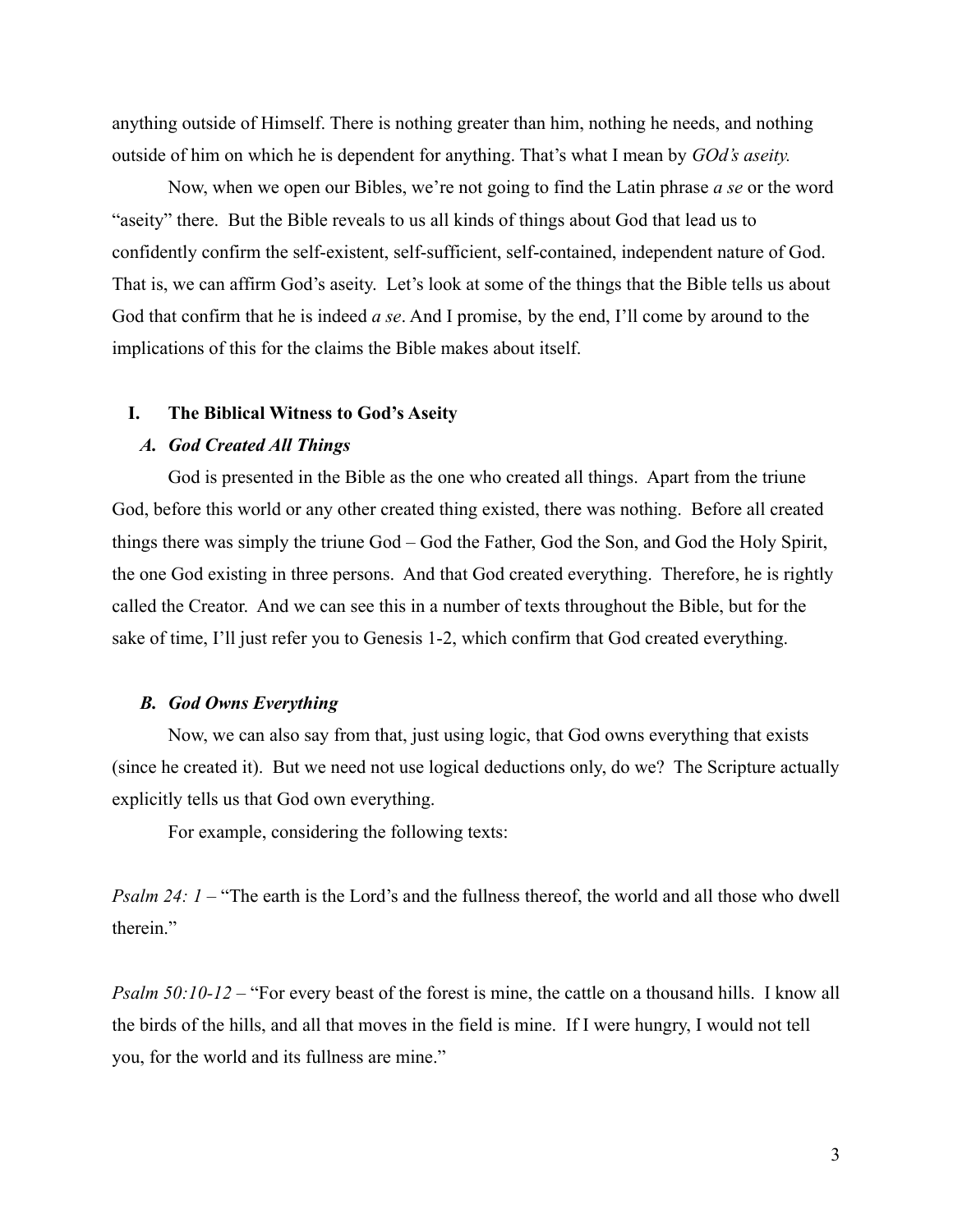And this last statement that God would not tell us if he were hungry points us to another truth affirmed in Scripture, namely, that God has no needs.

#### *C. God Has No Needs*

We see this again, for example, in a text like...

*Acts 17:24-25 –* "The God who made the world and everything in it, being Lord of heaven and earth [i.e., he created all things and owns all things], does not live in temples made by man, nor is he served by human hands, as though he needed anything, since he himself gives to all mankind life and breath and everything."

Furthermore, as one who created all things, owns all things, and has no needs, we can more specifically say that God is counseled by no one and owes no one.

## *D. God Is Counseled by No One and Owes No One*

Again, the Bible explicitly says this. Consider, for example:

*Romans 11:34-36 –* "For who has known the mind of the Lord, or who has been his counselor? Or who has given a gift to him that he might be repaid? For from him and through him and to him are all things. To him be glory forever. Amen."

But if God is counseled by no one, how does he arrive at determining what he should do? The Bible answers this question for us as well, telling us that God does everything that he does, directed by his own will.

#### *F. God Does All that He Does, Directed by His Own Will*

*Psalm 115:2* – "Our God is in the heavens; he does all that he pleases."

*Jeremiah 9:23-24 –* "Thus says the Lord, 'Let not the wise man boasts in his wisdom, let not the mighty man boast in his might, let not the rich man boast in his riches, but let him who boasts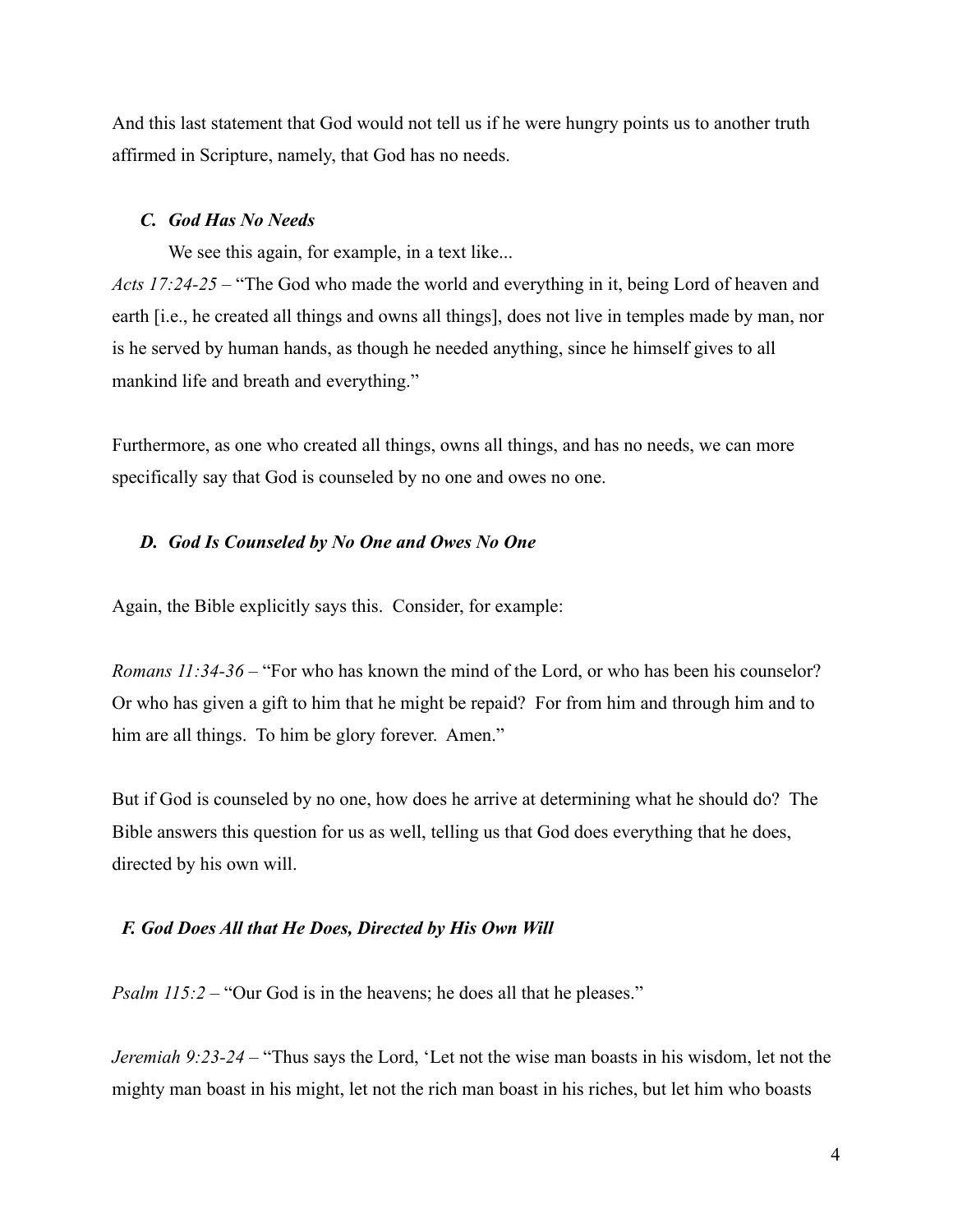boast in this, that he understands and knows me, that I am the Lord who practices steadfast love, justice, and righteousness in the earth. For in these things I delight, declares the Lord.'"

*Ephesians 1:11 –* "In him we have obtained an inheritance, having been predestined according to the purpose of him who works all things according to the counsel of his will."

Finally, we can add that God, by his very nature of being God, is *a se.*

## *G. God, by his very nature of being God, is* **a se**

Now, what do I mean by this? Well, consider, for example, how God mocks the idols in Isaiah 40-48. He makes clear that he alone is God, saying (among other places) in Isaiah 45:21-22, "There is no other god besides me, a righteous God and a Savior; there is none besides me. Turn to me and be saved, all the ends of the earth! For I am God, and there is no other." Interestingly, the very next phrase is verse 23 is God saying, "By myself I have sworn." Just hold on to that declaration for a second, and we'll come back to it.

God makes clear that he alone is God, but one reason he points to in order to illustrate that there are no other gods is that the "gods" of other nations need something. They need to be created. They need to be transported. They can't do things by their own power. That is, they are not self-existent, self-sufficient, self-contained, and independent, and God by nature is.

# *Questions?*

Now, this understanding of God as one who is *a se* has some implications for us. Let me name a few.

#### **II. Some Implications of God's Aseity**

I'm going to list three specifically that John Frame has laid out in his excellent work simply titled, *The Doctrine of God.* These three are: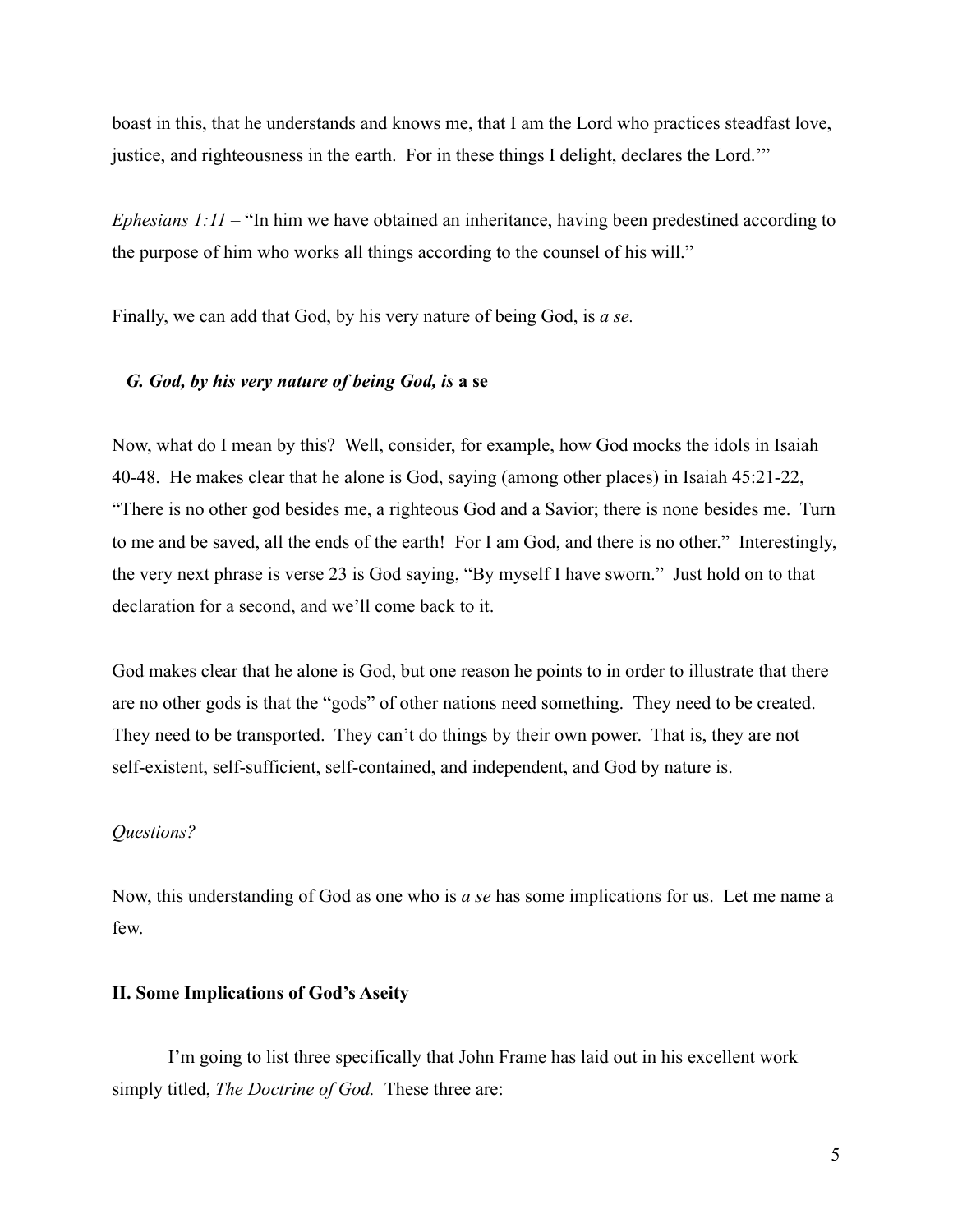#### *A. God Is Self-Existent*

If God has everything within himself that he needs, then he needs nothing outside of himself to exist. He is self-existent. This one is pretty obvious, so I'll move on.

#### *B. God Is the Standard of Right and Wrong*

Again, if God needs nothing outside of himself, then he needs nothing outside of himself to serve as a standard for right and wrong. He himself is that very standard. Now, let's flesh this out a bit. What makes something right or wrong? The answer is not that there is some universal law *outside of God* that He and we all take our cues from. If that were the case, then God would be bound to a greater moral authority *outside of Himself.* But that can't be. The answer is that something is right or wrong because it either does or does not correspond to God's nature. He declares murder to be evil because it is not in accord with his nature. He declares loving one's neighbor to be good because it *is* in accord with his nature. So, good in our world is simply a reflection of God's good character and evil is a picture of which is not in accord with God's good character.

You can see then that it is silly to ask if what God does is *good*. By definition, everything God does is good because his character is the standard for what is good. Goodness doesn't exist as some reality outside of God that God is dependent on to make sure his actions are in accord with goodness. He always does what is good simply by acting in accord with his own good and perfect nature.

#### *C. God is Self-Attesting (or Self-Justifying)*

Finally, we can affirm that God is self-attesting (or self-justifying). Often times in our own experience we rightly point to an authority that is greater than we are in order to justify or attest to what we are saying. So, for example, if I were to make a controversial scientific claim, I would appeal to a credible scientist or scientific study, since I myself do not have any scientific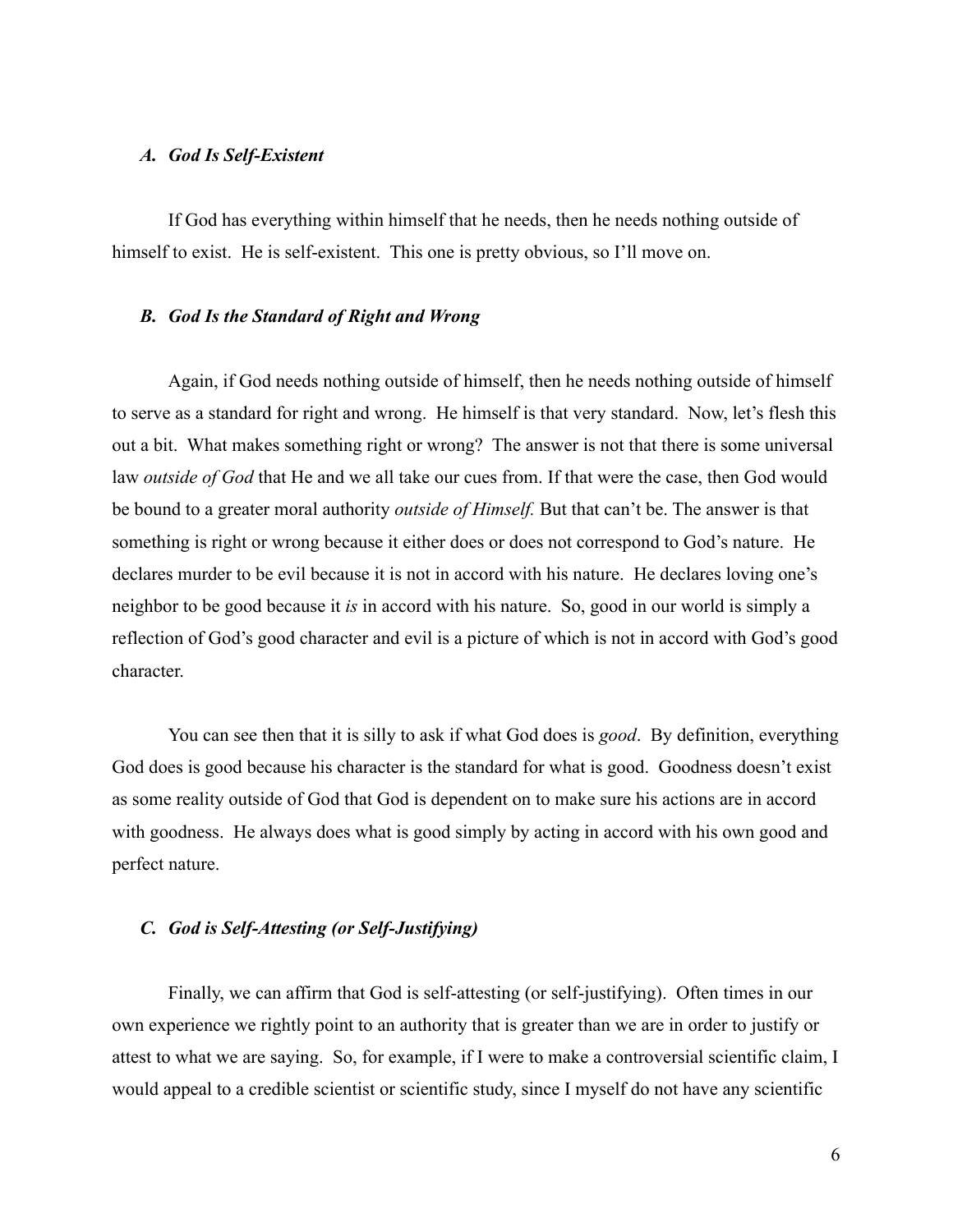authority or credibility. If I were to make a claim about a theological point, I might point to some well-known theologian in order to attest to what I'm saying. After all, for me to say that I think a text means something might carry a little (perhaps very little) weight, but to say that what I'm claiming this text means is attested to by Martin Luther, John Calvin, Charles Spurgeon, D.A. Carson, and John Piper carries a lot more weight.

So, who is it that God points to in order to attest to, or affirm, or *justify,* what he claims? WHat authority can GOd appeal to in order to validate what He claims to be true? Well, the answer, of course, is that there is *no one above himself to whom he can point*. There is no one with greater knowledge than God about anything. After all, everything outside of the triune God didn't even exist until *He* created it. There is no great moral authority or Law or standard above *God Himself -* He is the highest authority, on any matter or subject! Therefore, God attests to Himself; He is self-attesting.

And we see this proved over and over again in Scripture itself.

In *Isaiah 45:23*, God says, "By myself I have sworn." We see this again in the book of Hebrews. The author of Hebrews writes:

*Hebrews 6:13* – "For when God made a promise to Abraham, since he had no one greater by whom to swear, he swore by himself."

Do you see what is going on there? God could not point to anyone greater than himself to attest to the truthfulness of his promise, so he just swore by himself. He attested to his own truthfulness. Again, he is self-attesting.

#### *Questions?*

And, this has implications for our doctrine of Scripture.

## **III. God's Self-Attesting Nature and Our Doctrine of Scripture**

Let's think for a second about the implications of God's aseity on our doctrine of Scripture. What is the Bible? It is God's Word. But how do we know it is God's Word? As we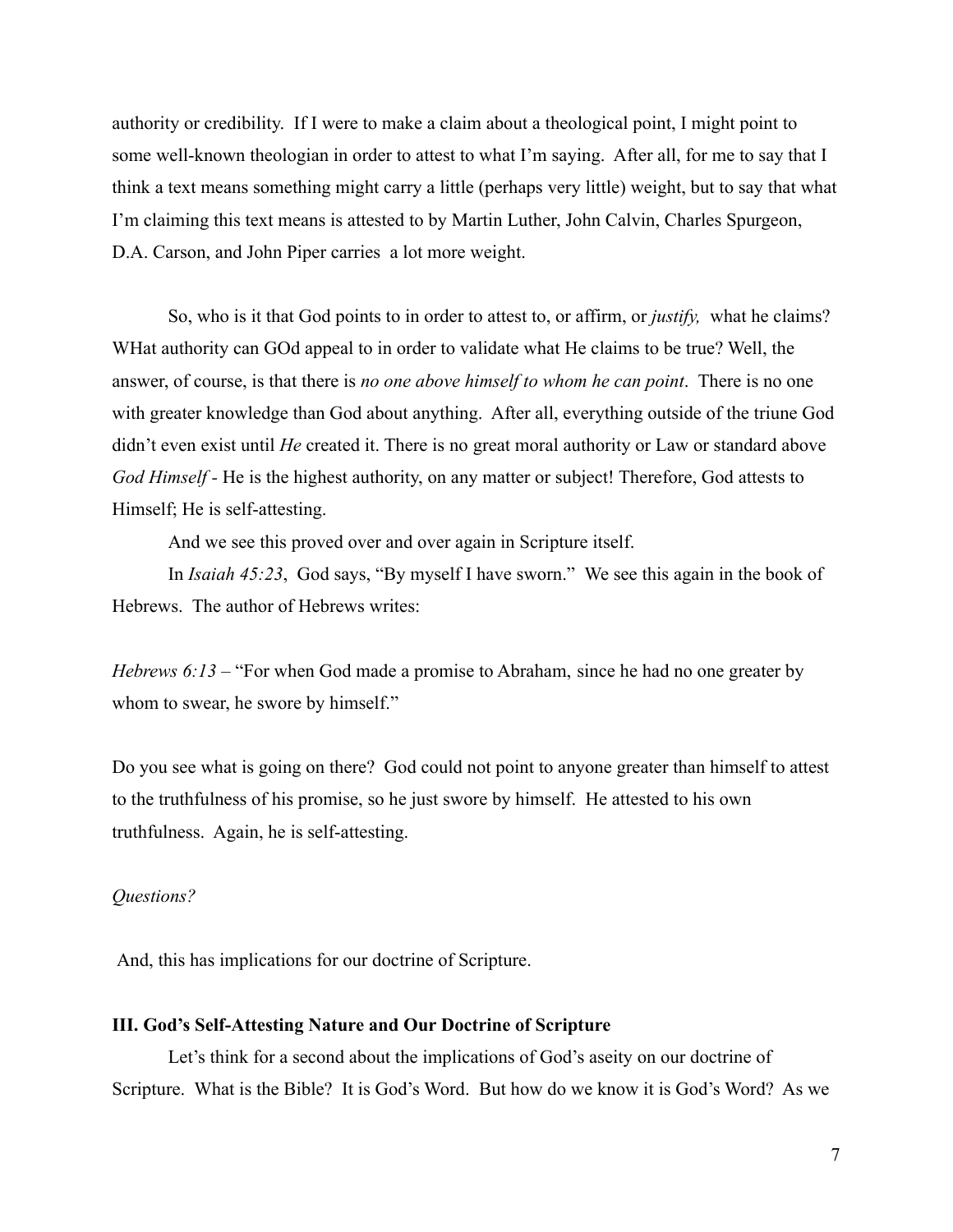started this lesson, we know it is God's Word because God tells us it is his Word. The BIble is GOd's Word because GOd says so. And where does God tell us that the Scripture is his Word? He tells us in the Scriptures themselves. The Bible makes a claim and points to itself as the authority to validate such a claim. It can do this because the BIble claims to be *God Himself speaking;* so God is making a claim - 'THis Bible is My Word" - and appeals to *Himself* as the highest authority to validate His claim.

You see, if God is *a se*, then he need not (and indeed *cannot*) point to anything outside of Himself to justify or attest to Himself or His claims. Therefore, if God's Word is *God's* Word, then Scripture need not (and indeed *cannot*) point to anything outside of itself to attest to itself. *If the Bible is God's Word, then by its very nature it must be self-attesting!*

In fact, we could say that if the Bible pointed to something outside of itself to attest to its truthfulness, then we should not regard the Bible as our final authority but put it down and go seek out that thing to which the Bible points. Therefore, what some might perceive as a weakness (i.e., our resting our belief that the Bible is God's Word in the Bible's own claims for itself) is actually a strength. The Bible must be self-attesting. All things that are considered a final authority must, by definition, be self-attesting, or they would not be considered a final authority.

#### *Questions?*

OK, so now let us turn to the Scriptures themselves and see what the Bible actually claims about itself:

#### **The Bible Claims It Is Nothing Less than God's Word**

As we've acknowledged, the Bible claims that it is nothing less than God's Word. We could look to a few examples of this, but I'll point you to two: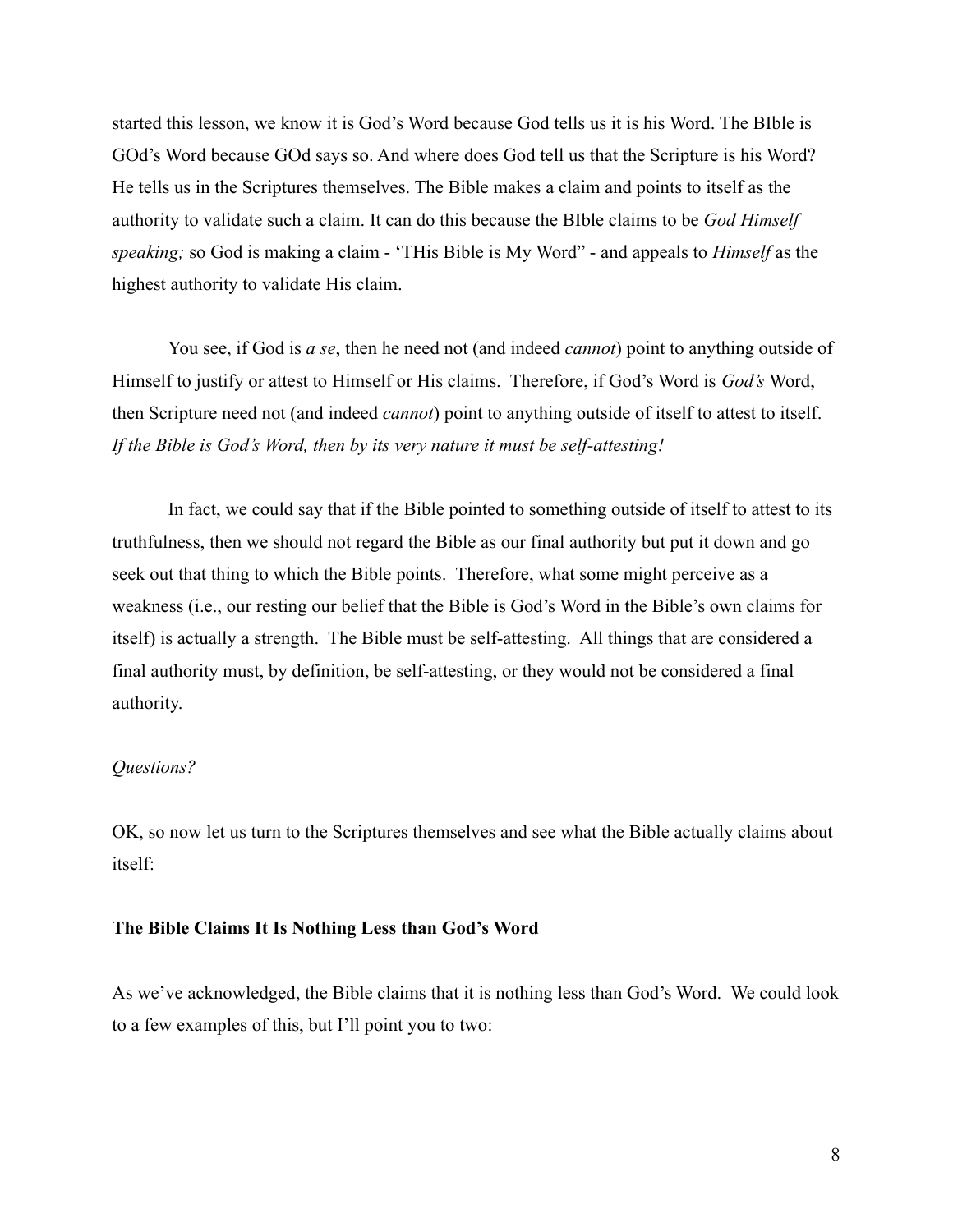*2 Timothy 3:16-17 –* "All Scripture is breathed out by God and is profitable for teaching, for reproof, for correction, and for training in righteousness, that the man of God may be competent, equipped for every good work."

When Paul writes that the Scripture is God-breathed, he is saying that each word comes from God himself. That is, when we says, "the Bible says," we are saying, "God says." When we read the Bible, we are listening to God speak. And Peter claims the same thing:

*2 Peter 1:20-21 –* "Knowing this first of all, that no prophecy of Scripture comes from someone's own interpretation. For no prophecy was ever produced by the will of man, but men spoke from God as they were carried along by the Holy Spirit."

Now, we could say that these texts are referring to the Old Testament, so what about the apostolic writings of the New Testament? Well, when we consider the New Testament, we should acknowledge a few things:

1) Jesus told the apostles that the Spirit would lead them into all truth, reminding them of what he said when he was with them and leading them into further truth that they were not ready to receive when he was with them.

*John 14:25-26 –* "These things I have spoken to you while I am still with you. But the Helper, the Holy Spirit, whom the Father will send in my name, he will teach you all things and bring to your remembrance all that I have said to you."

*John 15:26-27 –* "But when the Helper comes, whom I will send to you from the Father, the Spirit of truth, who proceeds from the Father, he will bear witness about me. And you also will bear witness, because you have been with me from the beginning."

*John 16:12-14* – "I still have many things to say to you, but you cannot bear them now. When the Spirit of truth comes, he will guide you into all the truth, for he will not speak on his own authority, but whatever he hears he will speak, and he will declare to you the things that are to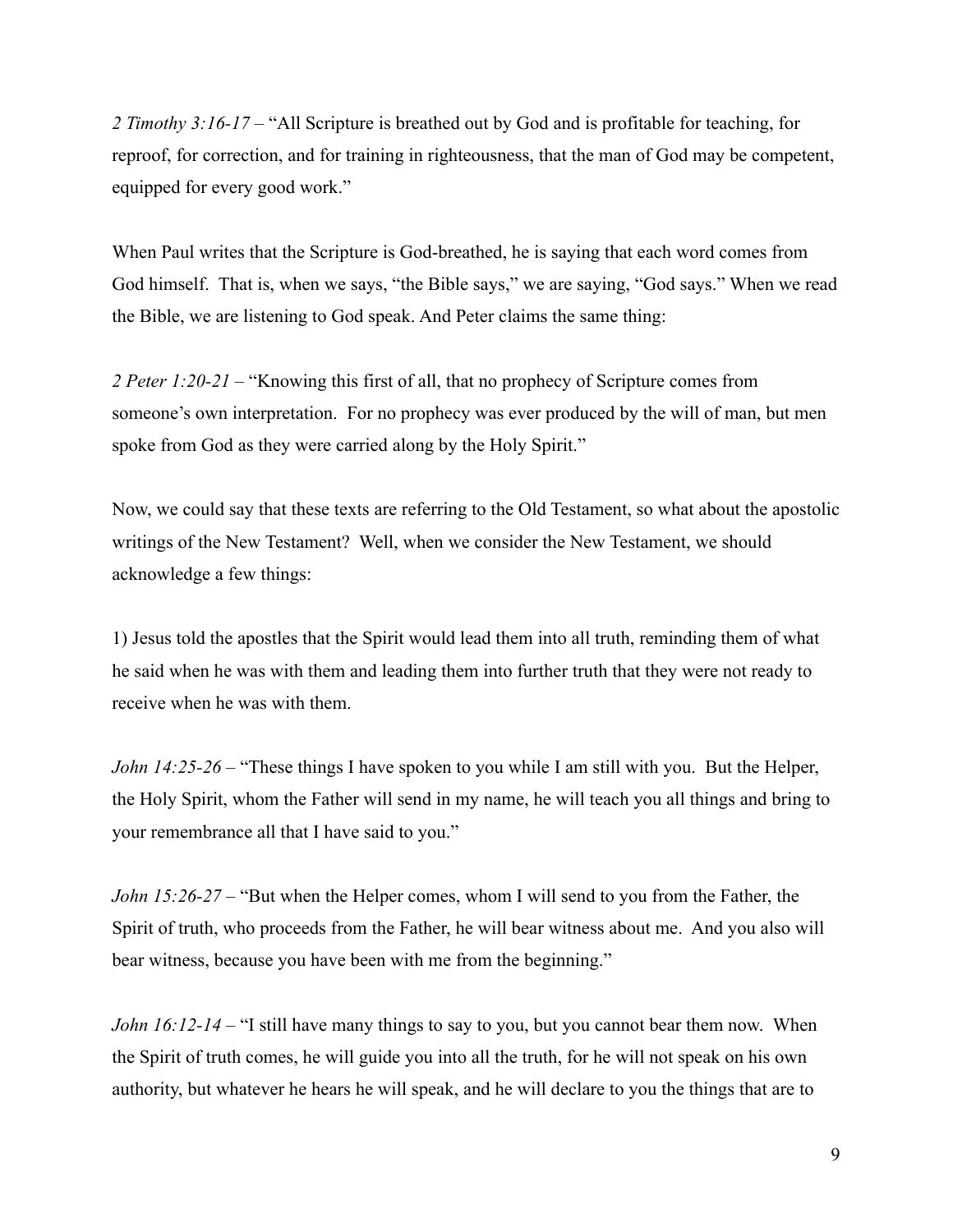come. He will glorify me, for he will take what is mine and declare it to you. All that the Father has is mine; therefore I said that he will take what is mine and declare it to you."

2) The apostles understood themselves as speaking authoritatively from the Lord in their writings (whether they wrote themselves or someone else wrote according to their testimony)

In 1 Corinthians 7, Paul notes that he is speaking about something that the Lord did not comment on in his earthly ministry. Nonetheless, what he's saying, he expects to be treated as a command from the Lord. For example:

*1 Corinthians 7:12* – "To the rest I say (I, not the Lord) that if any brother has a wife who is an unbeliever, and she consents to live with him, he should not divorce her."

In fact, he thought his words were so authoritative that no one who received a prophecy of the Spirit should even be regarded in the church if that person doesn't acknowledge that what Paul writes is itself a command of the Lord. He writes,

*1 Corinthians 14:37-38 –* "If anyone thinks that he is a prophet, or spiritual, he should acknowledge that the things I am writing to you are a command of the Lord. If anyone does not recognize this, he is not recognized."

3) The New Testament writers call each other's New Testament writings "Scripture."

In 1 Timothy 5:18, Paul writes, "For Scripture says, 'You shall not muzzle an ox when it treads out the grain,' and 'The laborer deserves his wages.'" Those two quotes are from Deuteronomy 25:4 and Luke 10:7, both of which Paul calls Scripture.

And Peter calls Paul's writings "Scripture":

*2 Peter 3:14-16 -* "Therefore, beloved, since you are waiting for these, be diligent to be found by him without spot or blemish, and at peace. And count the patience of our Lord as salvation, just